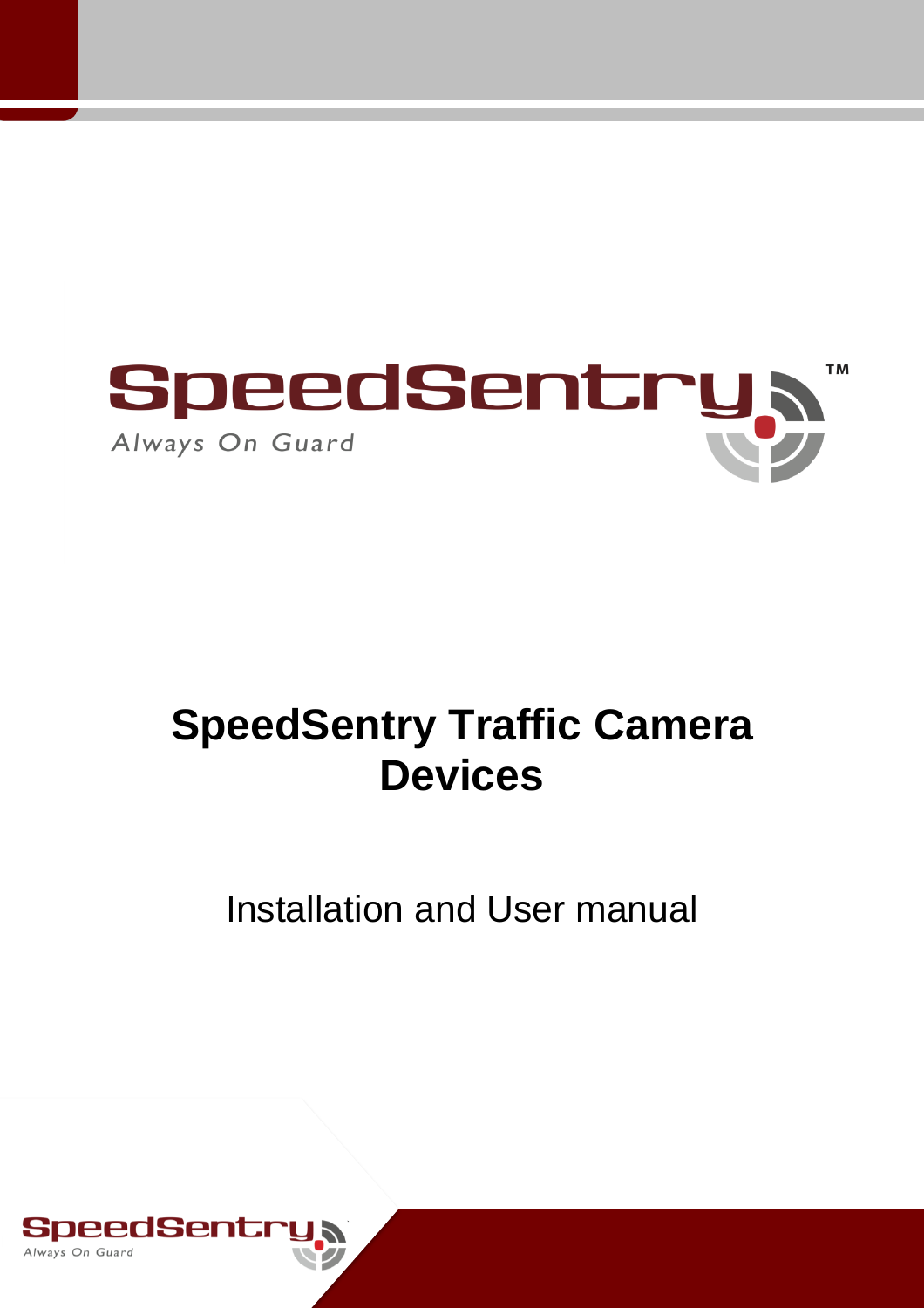# Table of Content

| 1. Forward                                    |                                     | 1              |
|-----------------------------------------------|-------------------------------------|----------------|
| 2. Introduction                               |                                     |                |
| 3. Infra-Red Night Vision<br>1                |                                     |                |
| $\overline{2}$<br>4. Good Night Video Example |                                     |                |
|                                               | 5. Setup of your SpeedSentry Device | 3              |
|                                               | 6. Setup of Laser Units:            | 3              |
| 6.1                                           | Step 1                              | 3              |
|                                               | 6.2 Step 2                          | $\overline{4}$ |
| 5<br>7. Setup of Radar Unit                   |                                     |                |
| 8. Common causes of false readings<br>6       |                                     |                |
| 9. Version Control<br>6                       |                                     |                |

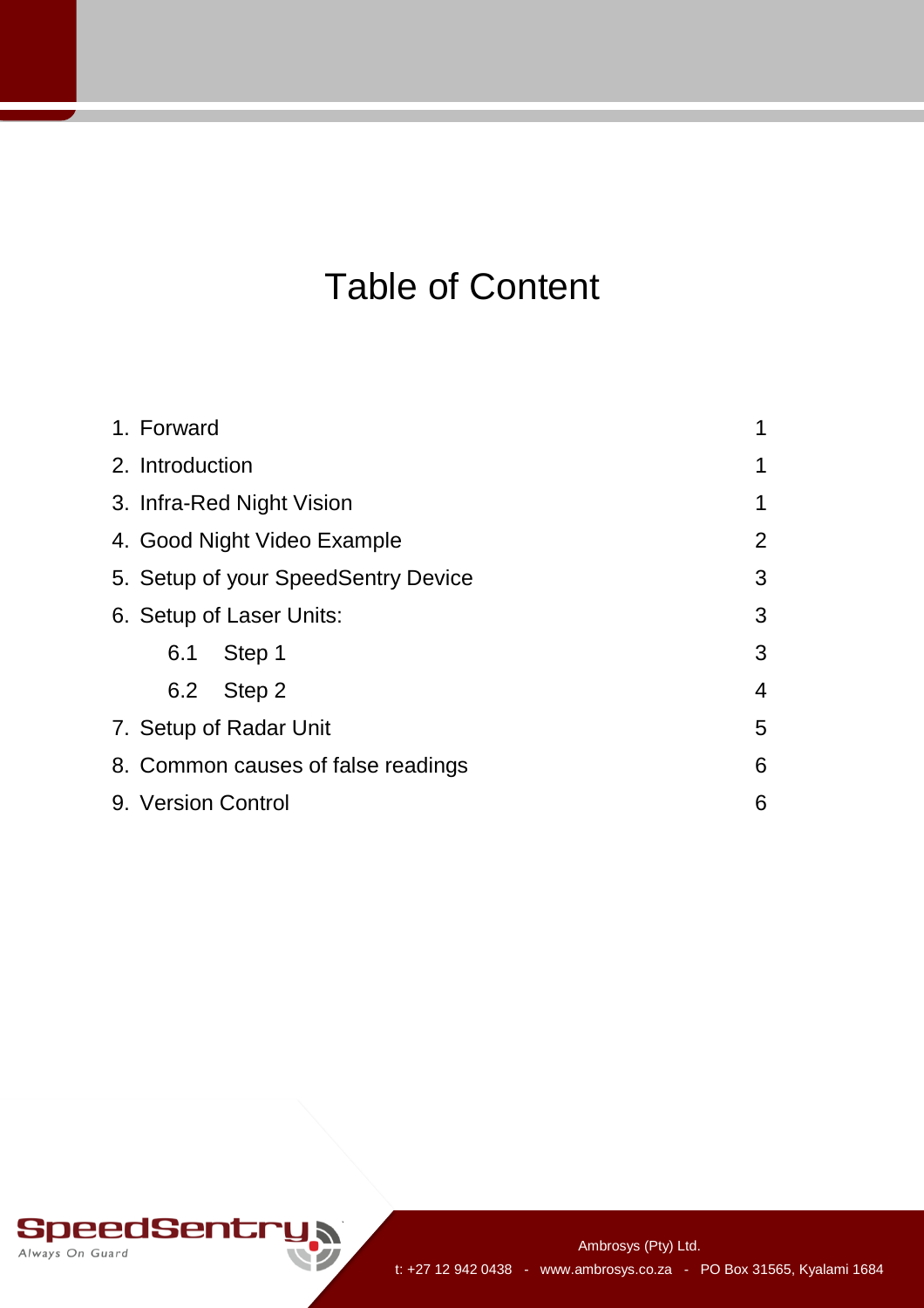# Setup and Management of a SpeedSentry Camera Device

## **Forward**

Congratulations on the purchase of your new SpeedSentry speed management device! You are now the proud owner and user of proudly South African technology that aims to make our estates and roads safer places to be.

# **Introduction**

SpeedSentry products are manufactured in two different detection technologies, namely Radar and Laser. Laser is used for the stand-alone camera units, particularly where there are multiple lanes that need to be controlled on a roadway. Our display units are all radar powered, and this technology has different set up requirements to the laser powered units.

# **Infra-red Night Vision**

Apart from the Mini units, all SpeedSentry units are fitted with infra red illuminators that enable video to be taken at night. Due to the constraints of the technology, these pictures will generally show the headlights and the number plates of the vehicle.

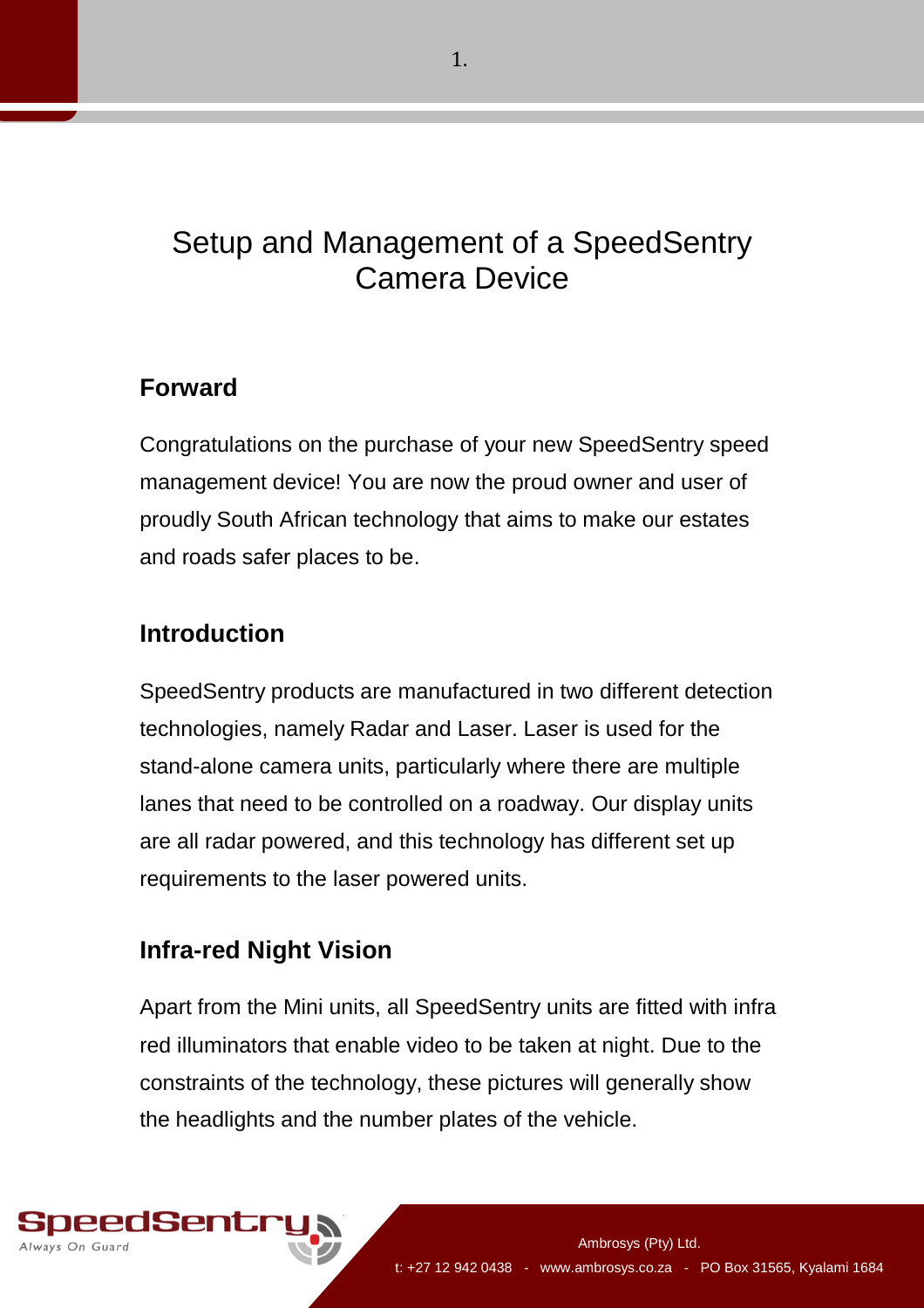### **Good night video example**



#### Poor/ Old/ Damaged Number Plate



#### No Number Plate



Please note that the capture of the number plate at night is dependent on the vehicle being fitted with a legally compliant South African or Neighbouring State number plate. If the number plate is defaced in any way, the reflective surface may be damaged, and this will adversely affect the quality of the image. In case of a new vehicle or a vehicle where the number plate is missing, no image will be captured.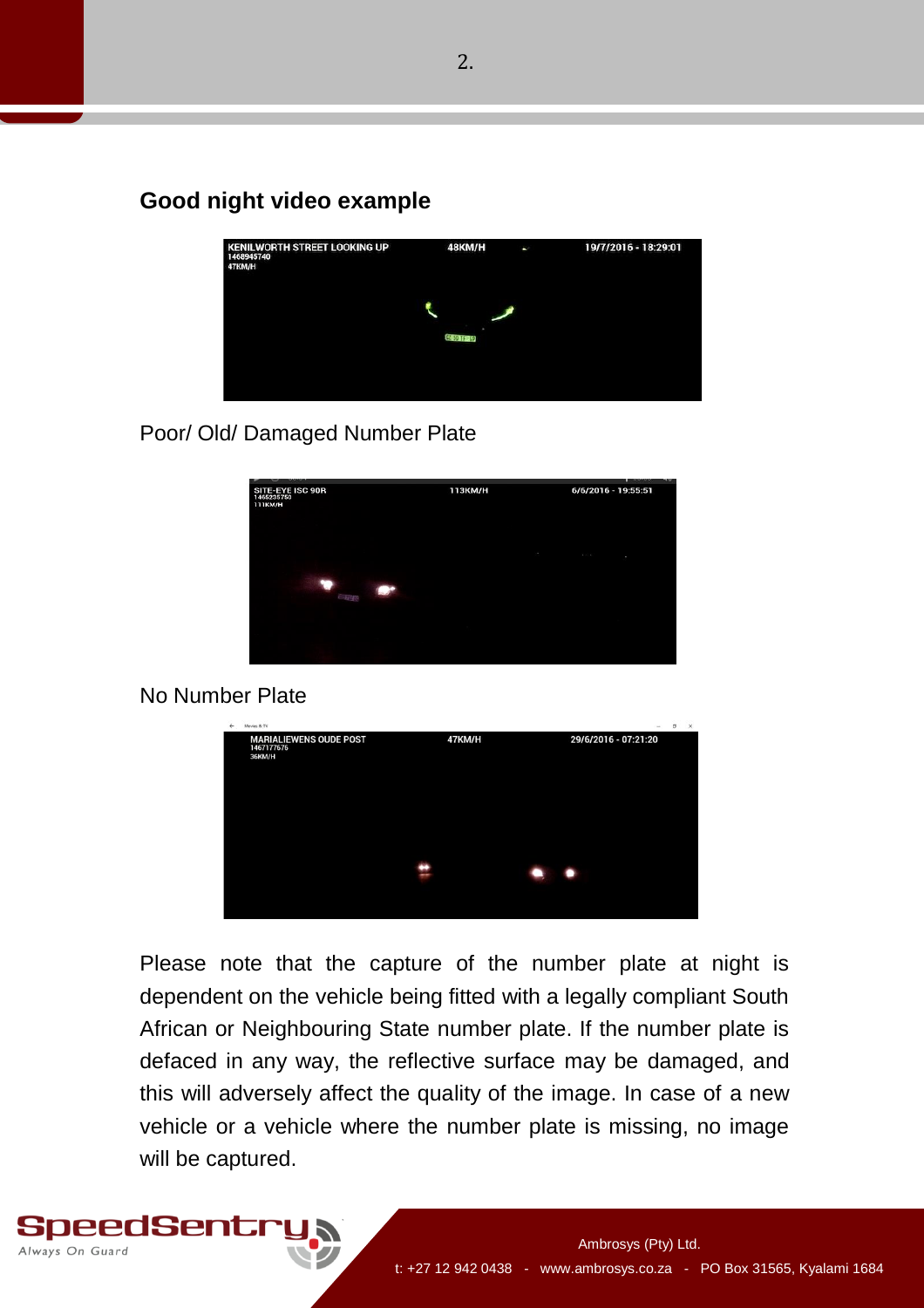# **Setup of your SpeedSentry Device**

The SpeedSentry devices are fitted with high resolution short range Infra-Red cameras. Optimal images are captured within 20m of the unit, particularly at night, and it is important that the units are correctly set up to avoid problems with video quality and false readings.

## **Setup of Laser Units**

Laser units function as a result of a very narrow beam of laser energy that is focussed along the road. This beam is no more than 30cm wide at 50m and it is important that the unit be correctly aligned to get optimal results:

### **1. Step 1**

Fasten the unit to the dedicated pole or streetlight as indicated. Not that the optimum distance is less than 2m high and less than 2m from the edge of the road, although the unit will function further away / higher than this.



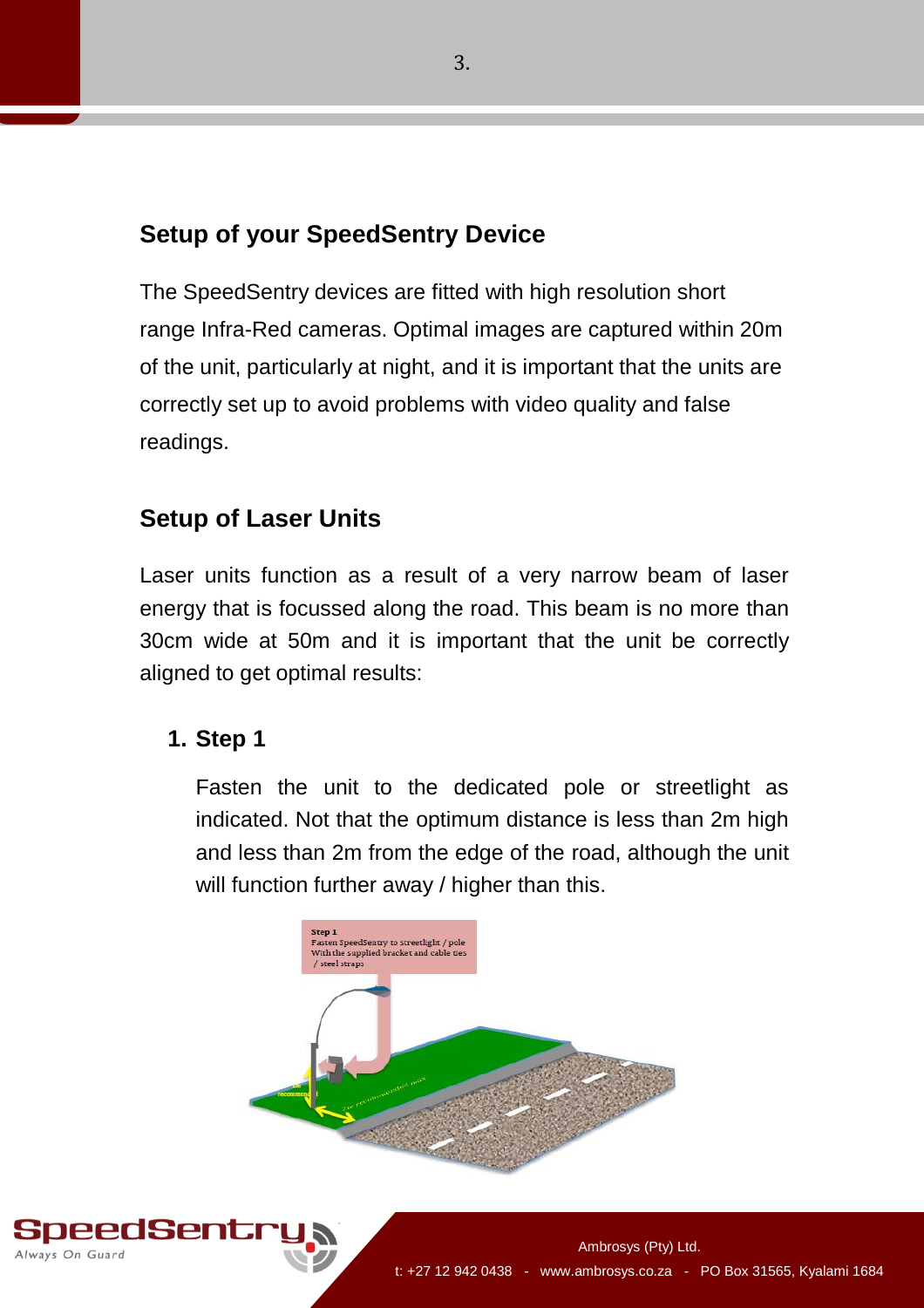### **2. Step 2**

Use the preview function under the Service menu (See attached software guide) to align the unit to the optimum position for the laser to pick up oncoming vehicles. The camera is most effective at distances between 10 and 20m, especially at night, so it is important to get the set up correct:



Images from a correctly set up Laser SpeedSentry unit:





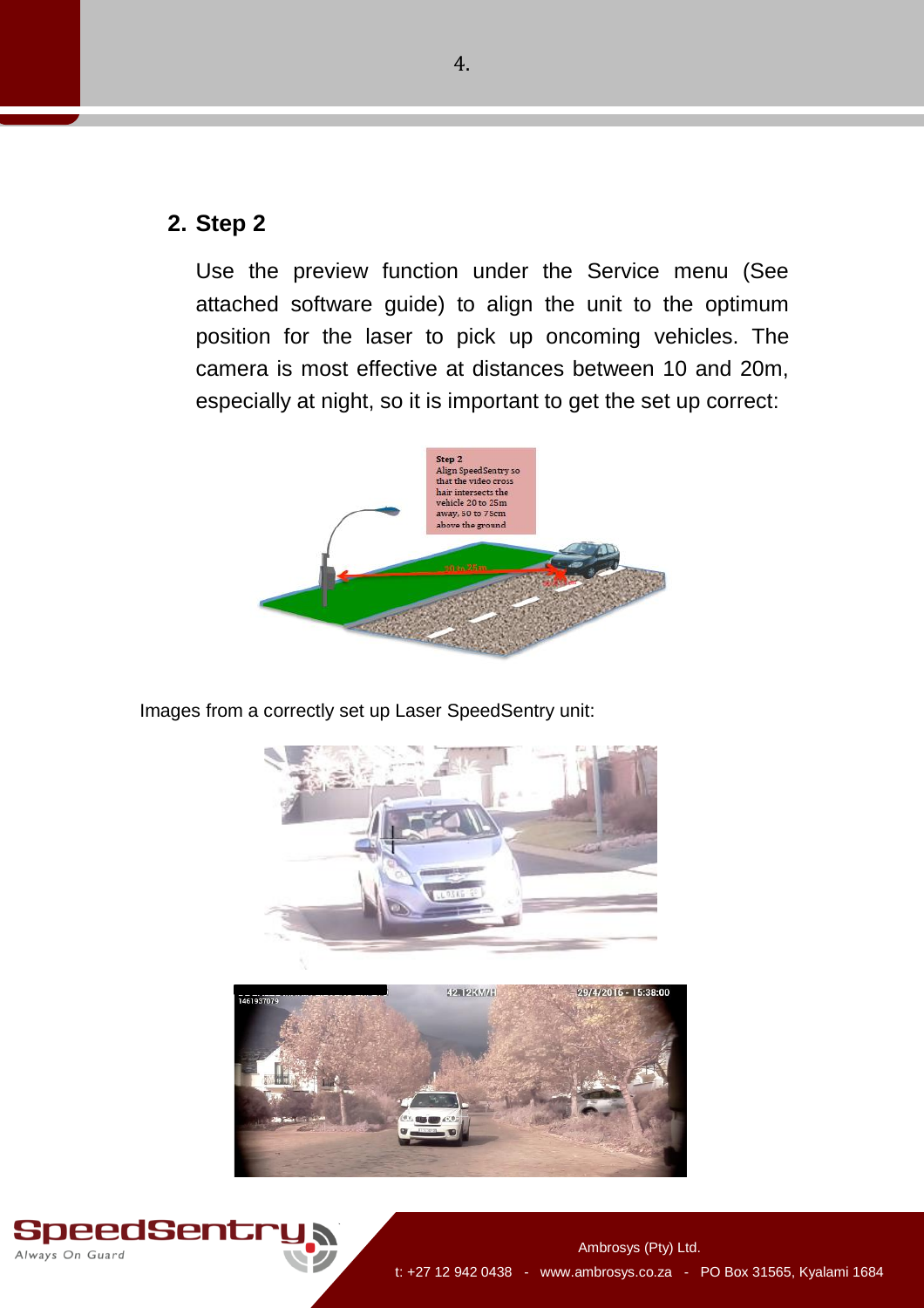## **Setup of Radar Units**

Radar units have a much broader beam than Laser units, although the cameras are identical. The radar is sensitive to false readings from movement within the detection area. There is no cross hair on the Radar screen, although it is advisable to get the centre of the screen roughly aligned with a vehicle at 20 to 25m range:



This is all that is required to set up a radar unit. CAUTION – Be aware of objects that can cause false readings or returns within the view of the camera / radar unit: